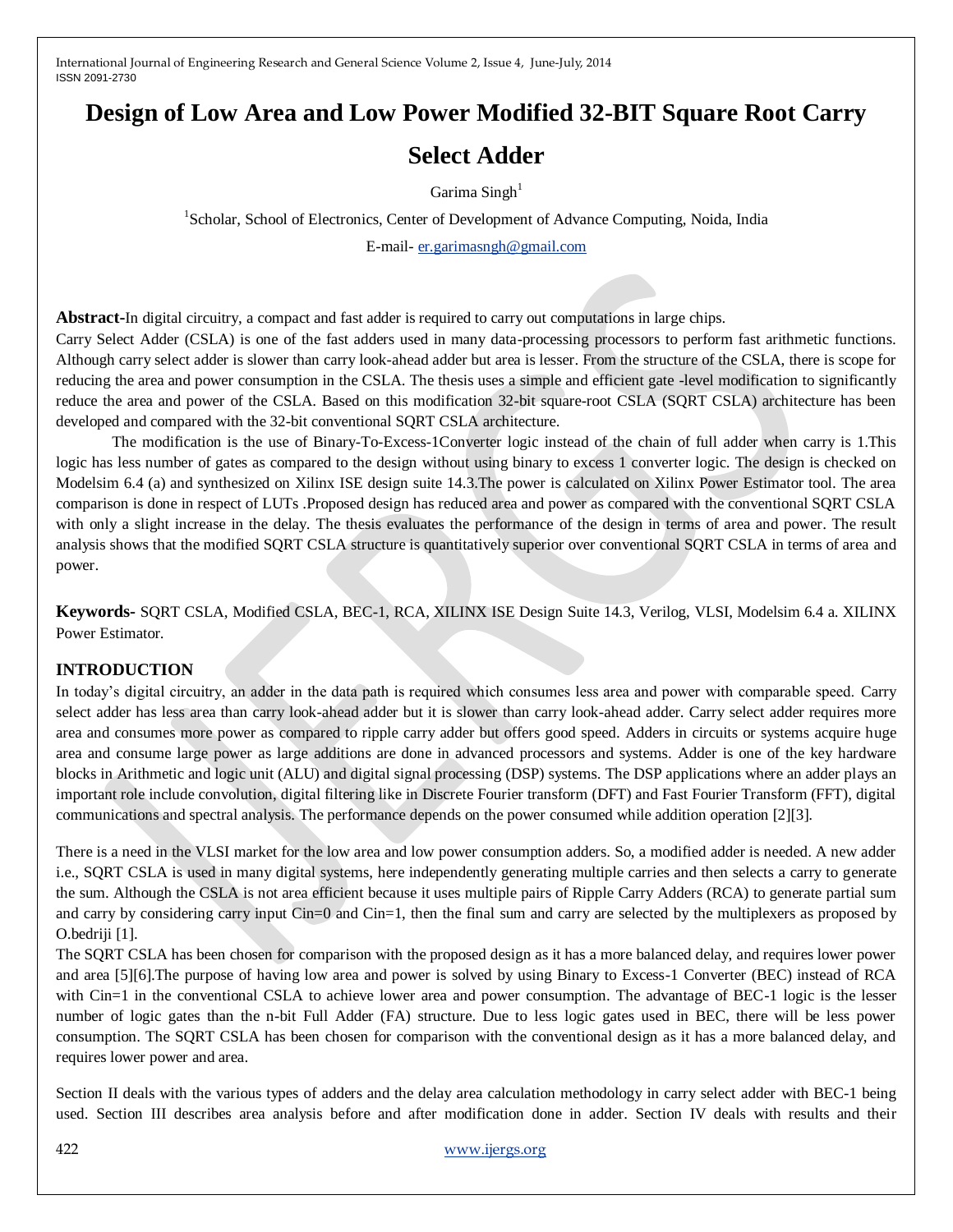comparison of 32 – bit conventional square root carry select adder with the modified square root carry select adder. Section V describes the simulation and synthesis results of both architectures. Section VI is the conclusion.

## **CARRY SELECT ADDER**

Internal architecture of 4 bit carry select adder:-



Figure 1: 4-bit Carry select adder

In the fig 1 following are the operations done:

- Two ripple carry adder chains are used in parallel to calculate sum for carry 0 and carry1.
- Previous carry will select the carry in of next stage and thus sum is calculated. Next stage depends on previous carry so carry propagation is serially.

### **Delay and Area Evaluation Methodology of the Basic Adder Blocks**

The AND, OR and Inverter (AOI) implementation of an XOR gate is shown in Fig 2. The gates between the dotted lines are doing the operations in parallel and the numeric representation of each gate indicates the delay contributed by the gate. The delay and area evaluation considers all gates to be made up of AND, OR, and Inverter, each having delay of 1 unit and area equal to 1 unit.

We then add up the number of gates in the longest path of a logic block that contributes to the maximum delay. An area evaluation is done by counting the total number of AOI gates required for each logic block. The CSLA adder blocks of 2:1 mux, Half Adder (HA), and FA are evaluated and listed in Table 1



Figure 2: Delay and Area evaluation of an XOR gate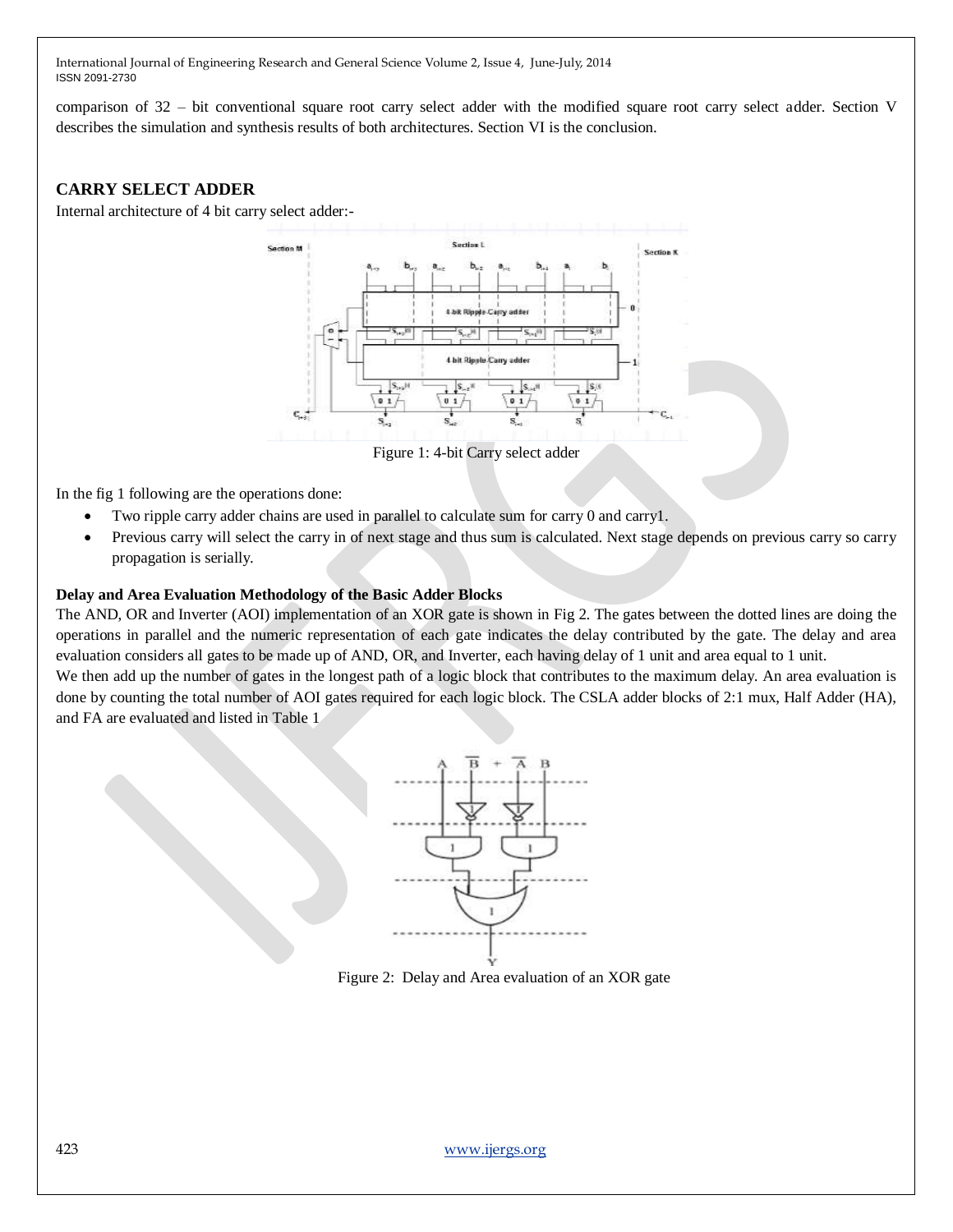| Adder blocks | Delay | Area |
|--------------|-------|------|
| <b>XOR</b>   |       |      |
| $2:1$ Mux    |       |      |
| Half adder   |       |      |
| Full adder   |       |      |

#### Table 1 Delay and Area count of the basic blocks of adder

## **BINARY TO EXCESS-1 CONVERSION TECHNIQUE**

As stated above the main idea of this work is to use BEC-1(Binary to Excess-1 Converter) instead of the RCA with Cin=1 in order to reduce the area and power consumption of the conventional CSLA. To replace the n-bit RCA, an n+1bit BEC-1 is required. The structure and the functional table of a 4-bit BEC-1 are shown in Fig3 and Table2 respectively.



Figure 3: 4-bit BEC-1circuit

| Table 2<br>Functional table of 4-bit BEC-1 |                              |  |
|--------------------------------------------|------------------------------|--|
| B[3:0]                                     | X[3:0]                       |  |
| 0000<br>0001<br>1110<br>1111               | 0001<br>0010<br>1111<br>0000 |  |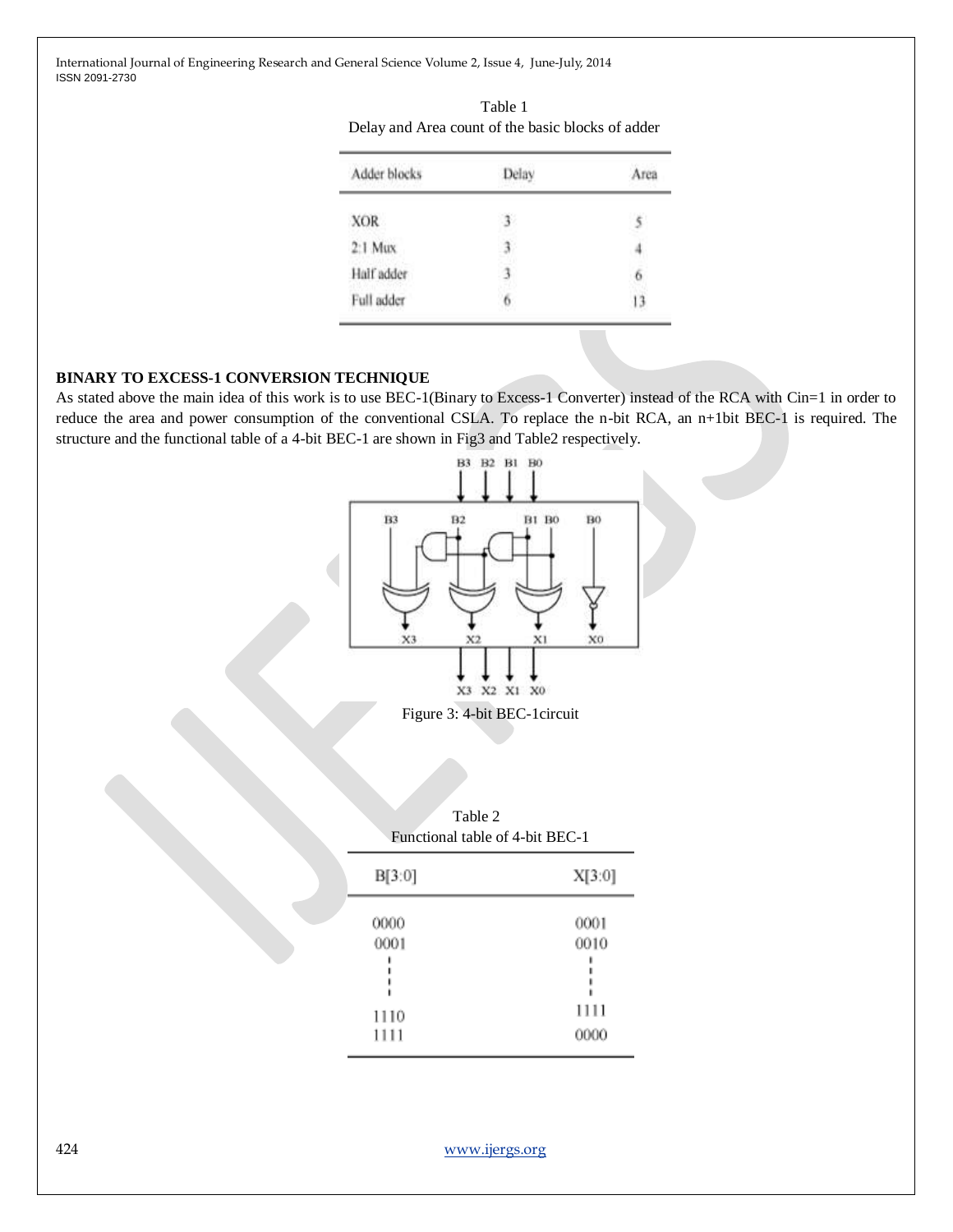

Figure 4: 4-bit BEC-1 with 8:4 Mux

Fig 4 describes how the basic function of the CSLA is obtained by using the 4-bit BEC-1 together with the mux. Inputs of the 8:4 mux are  $(B_3, B_2, B_1,$  and  $B_0$ ) or input of the mux is the BEC-1 output. This produces the two possible partial results in parallel and the mux is used to select either the BEC-1 output or the inputs according to the control signal Cin. The importance of the BEC-1 logic results the large silicon area reduction when the CSLA with large number of bits are designed. The Boolean expressions of the 4-bit BEC-1 is listed as (note the functional symbols ~NOT, &AND, ^XOR).

 $X0 = \sim B0$  $X1 = B0^{\wedge} B1$  $X2 = B2 \land (B0 \& B1)$  $X3 = B3^{\wedge} (B0 \& B1 \& B2)$ 

### **DELAY AND AREA EVALUATION OF CONVENTIONAL 32-BIT SQRT CSLA**

The structure of the 32-b conventional SQRT CSLA is shown in Fig 5. It has 4 groups of different sizes RCA and 9 stages. The delay and area evaluation of each group are shown in Fig 6, in which the numerals within [ ] shows the delay values.



Figure 4: Structure of 32-bit conventional SQRT CSLA

Here second and third stage has group 2 which has 57 logic gates each. Fourth stage has group 3.Fifth and ninth stage has group 4 and sixth, seventh and eighth has group 5.Area evaluation of each group is same as mentioned in the case of 8 bit, but total area is different. The steps leading to the evaluation are as follows:

1) The group2 [see Fig 6(a)] has two sets of 2-b RCA. Depends on the consideration of delay values, the incoming time of selection input c1 [time (t) = 7] of 6:3 mux is earlier than s3 [t = 8] and later than s2 [t = 6]. Thus, sum3 [t = 11] is addition of s3 and mux [t = 3] and sum2  $[t = 10]$ .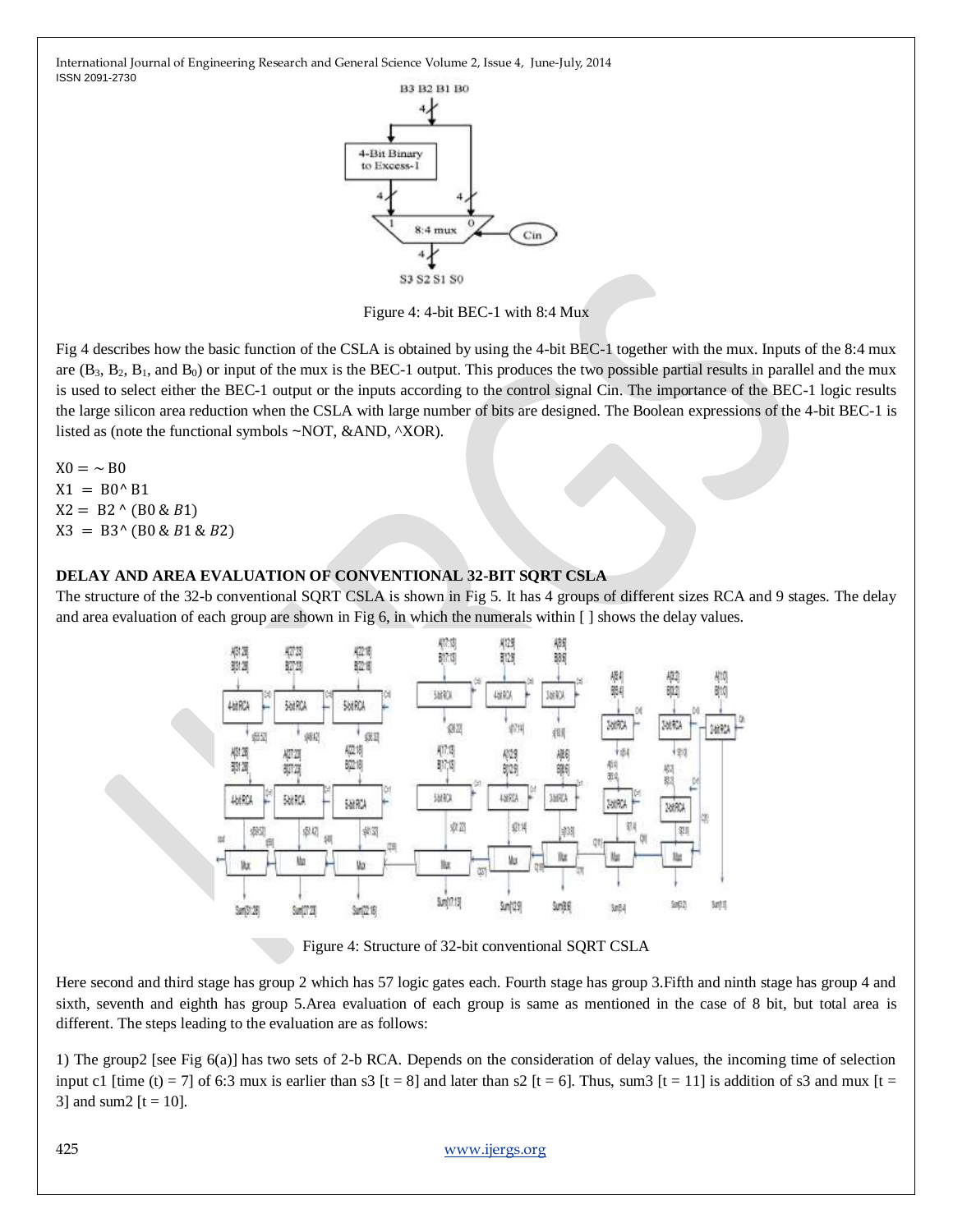



2) Except for group2, the incoming time of mux selection input is always greater than the arrival time of data outputs from the RCA‗s. Thus, the delay of group3 to group5 is determined, respectively as follows:

> ${c6, sum [06: 04]} = c03[t = 10] + mux$  ${c10, sum [10: 07]} = c06[t = 13] + \text{mux}$  ${Cout, sum [15: 11]} = c10 [t = 16] + \text{mux}$

3) The one set of 2-b RCA in group2 has 2 FA for Cin = 1 and the other set has 1 FA and 1 HA for Cin = 0. Based on the area count, the total number of gate counts in group2 is determined as follows:

> Gate count =  $57$ (FA + HA + Mux)  $FA = 39(3 * 13)$  $HA = 6(1*6)$  $Mux = 12(3 * 4)$

Similarly for group 4

Gate count= 117(FA+HA+MUX) FA=91(7\*13)  $HA=6(1*6)$ MUX=20(5\*4)

4) Similarly, the approximate maximum delay and area of the other groups in the conventional SQRTCSLA are evaluated and listed in table 3.

Table 3

Delay and Area count of groups of conventional SQRT CSLA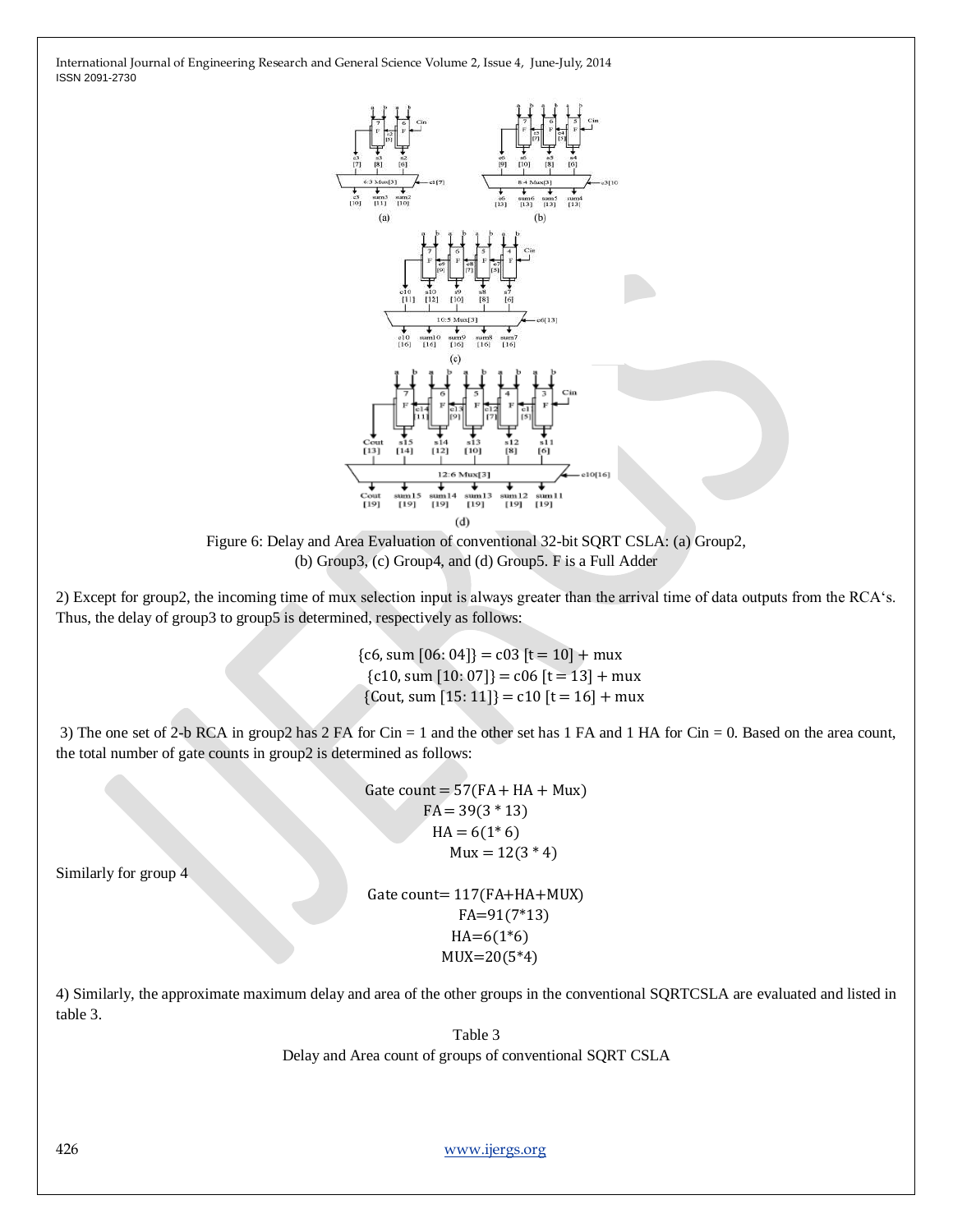| Group  | Delay         | Area |
|--------|---------------|------|
| Group2 | $\frac{1}{2}$ | 57   |
| Group3 | 13            | 87   |
| Group4 | 16            | 117  |
| Group5 | 19            | 147  |

N

Total gate count for conventional 32-bit sqrt Csla is 833.

## **PROPOSED DESIGN**

## **Delay and Area Evaluation of Modified 32-bit SQRT CSLA**

The structure of the proposed 32-bit SQRT CSLA using BEC-1 for RCA with Cin=1 to optimize the area and power is shown in Fig 8. We again divide the structure into four groups. The delay and area estimation of each group are shown in Fig 8. The group2 [see Fig 8(a)] has one 2-bit RCA which has 1 FA and 1 HA for Cin=0. Instead of another 2-bit RCA with Cin=1 a 3-bit BEC-1 is used which adds one to the output from 2-bit RCA.



The steps leading to the evaluation are:

1) The group2 [see Fig 8(a)] has one 2-bit RCA which has 1 FA and 1 HA for Cin= 0. Instead of another 2-bit RCA with Cin = 1 a 3 bit BEC is used which adds one to the output from 2-bit RCA. Depend on the consideration of delay values of table 2, the incoming time of selection input c1 [time (t) = 7] of 6:3 mux is earlier than the s3 [t = 9] and c3 [t = 13] and later than the s2 [t = 4]. Thus, the sum3 and final c3 (output from mux) are depending on s3 and mux and partial c3 (input to mux) and mux, respectively. The sum2 depends on c1 and mux.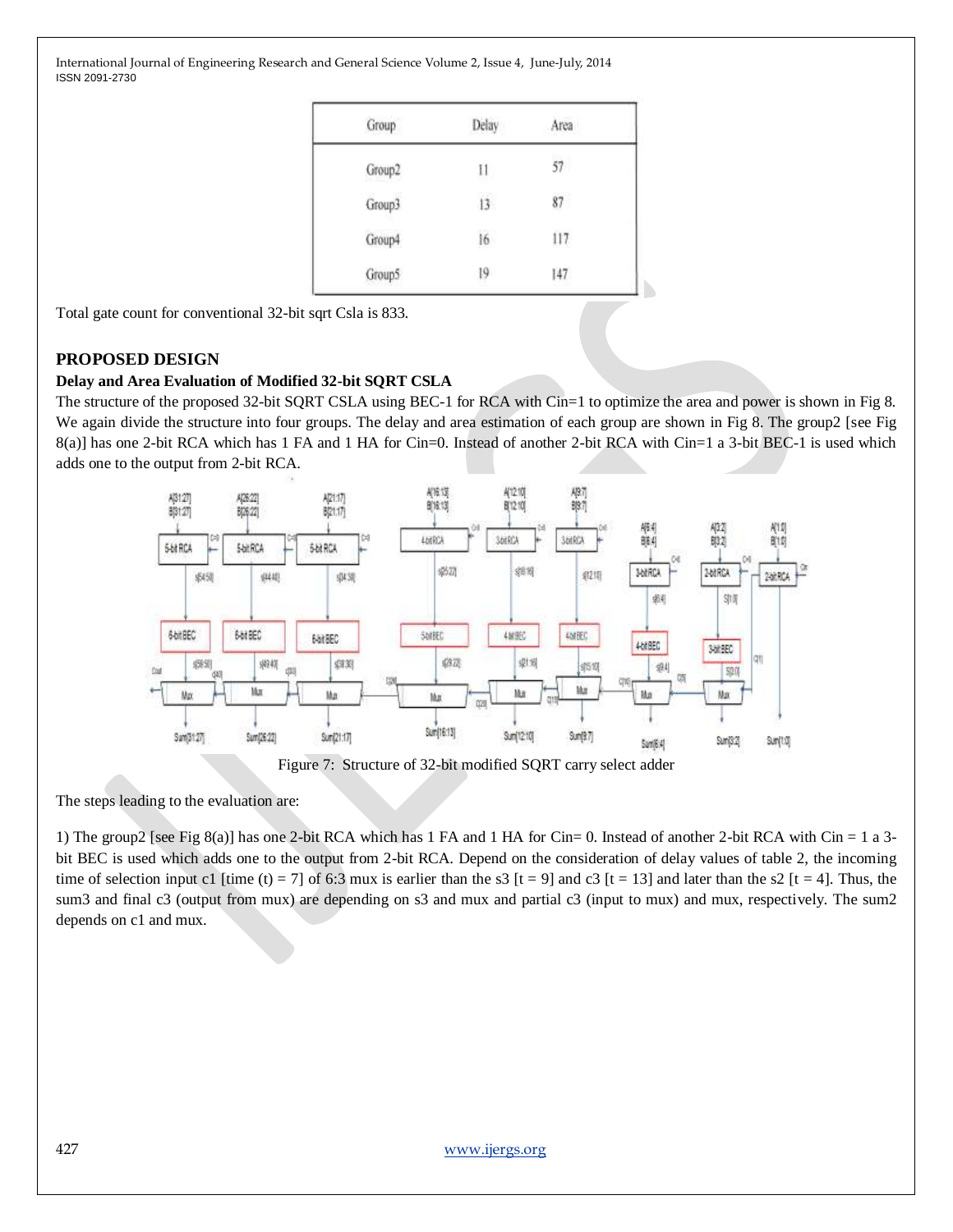

Figure 8: Delay and Area Evaluation of modified 8-bit SQRT CSLA: (a) Group 2 (b) Group 3 (c) Group 4 (d) Group5. H is a half adder

2) For the remaining group's the incoming time of mux selection input is always greater than the incoming time of data inputs from the BEC‗s. Thus, the delay of the remaining groups depends on the incoming time of mux selection input and the mux delay. The area count of group 2 is:

> Gate count =  $43(FA + HA + Mux + BEC)$  $FA = 13(1 * 13)$  $HA = 6(1*6)$  $AND = 1$  $NOT = 1$  $XOR = 10(2 * 5)$  $Mux = 12(3 * 4)$ Gate count= 84(FA+HA+MUX+BEC)

```
 FA=39(3*13)
HA=6(1*6)MUX = 20(5*4)XOR = 5(1*5)AND=6(6*1) OR=3(3*1)
NOT=4(4*1)
```
428 [www.ijergs.org](http://www.ijergs.org/)

Similarly for group 4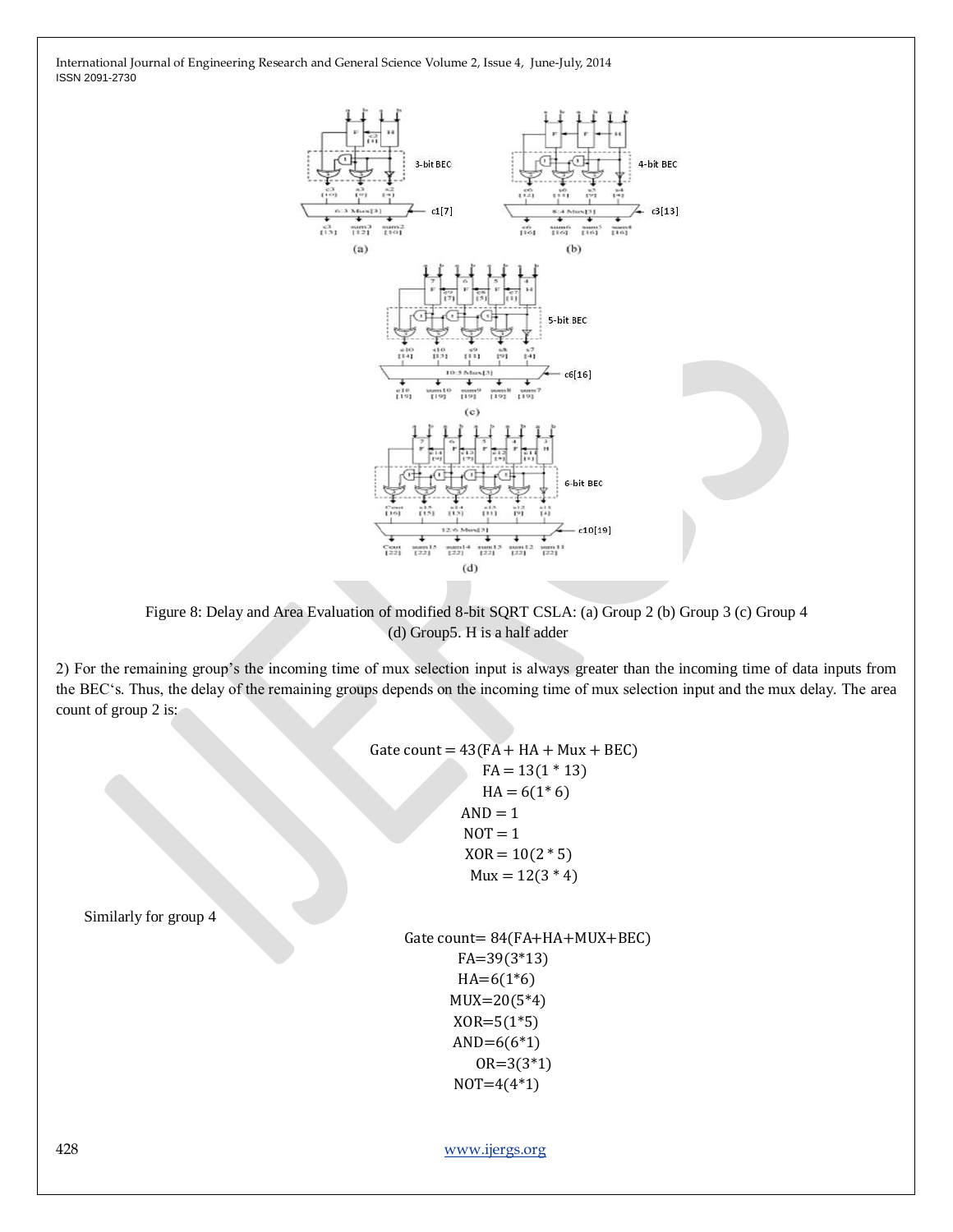Total gate count is 674.We can see here that area is minimized by 833-674=159, i.e. 159 times less area overhead. Similarly, the estimated maximum delay and area of the other groups of the modified SQRT CSLA are evaluated and listed in table 4. Table 4

| Group  | Delay | Area |
|--------|-------|------|
| Group2 | 13    | 43   |
| Group3 | 16    | 61   |
| Group4 | 19    | 84   |
| Group5 | 22    | 107  |

## **RESULTS AND COMPARISON**

We have simulated our design using ModelSim-Altera 6.4a. Coding is done using Verilog. The simulation results of 4-bit, 8-bit and 32-bit adders are shown in Figure 9, Figure 10, and Figure 11 respectively. We have synthesized our designs using Xilinx ISE suite 14.3 and obtained the power using Xilinx Power Estimator, the results are shown in Table 5. For 4-bit and 8 bit design we have used Spartan 3E XC3S100E and for 32-bit Spartan 6 is used.

| $\rightarrow$ /r4/sum     | 0100 | )ິΩ…<br>Jo Jo<br><b>ding</b> |
|---------------------------|------|------------------------------|
| ♦ <i>(r4/carry</i> )      | St1  |                              |
| $\leftrightarrow$ /r4/cin | St1  |                              |
| $\frac{1}{4}$ /r4/A<br>Œ4 | 1001 | 1001                         |
| /r4/B                     | 1010 | 1010                         |

Figure 9: Simulation result of 4-bit modified SQRT CSLA

| /b8/cout    | 5t1     |          |
|-------------|---------|----------|
| /b8/sum     | 0010110 | 00010110 |
| b8/A        | 0101010 | 40101010 |
| <b>b8/B</b> | 1101011 | 101011   |
| bB/cin      | 56      |          |

Figure 10: Simulation result of 8-bit modified SQRT CSLA

| /b32csla/cout | St1             |          |  |
|---------------|-----------------|----------|--|
| b32csla/sum   | Завбеве         | 66666666 |  |
| b32csla/A     | 66666666        | 66666666 |  |
| /b32csla/B    | <b>FFFFFFFF</b> | 0000000  |  |
| b32csla/cin   | St0             |          |  |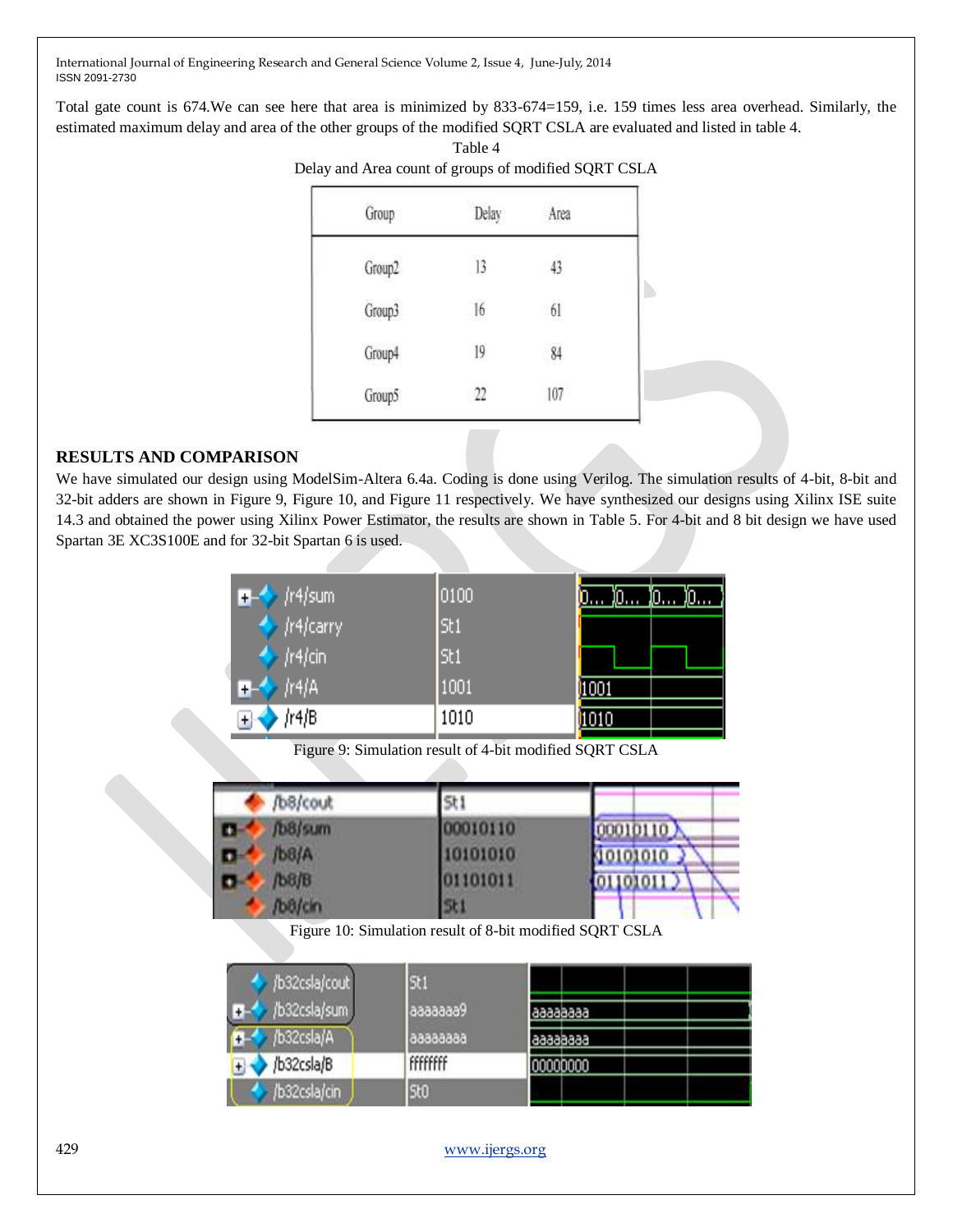#### Figure 11: Simulation result of 32-bit modified SQRTCSLA

| <b>Device Utilization Summary</b>                 |      |        |                              |
|---------------------------------------------------|------|--------|------------------------------|
| Logic Utilization                                 | Used |        | <b>Available Utilization</b> |
| Number of 4 input LUTs                            | 75   | 11,776 | 1%                           |
| Number of occupied Slices                         | 46   | 5,388  | $1\%$                        |
| Number of Slices containing only<br>related logic | 46   | 46     | 100%                         |
| Number of Slices containing<br>unrelated logic    | Ω    | 46     | 0%                           |
| Total Number of 4 input LUTs                      | 75   | 11,776 | 1%                           |
| Number of bonded IOBs                             | 98   | 372    | 26%                          |
| Average Fanout of Non-Clock Nets                  | 2.52 |        |                              |

| Table 5                             |
|-------------------------------------|
| Synthesis Result of Proposed Design |

We have compared the Modified results with conventional design. The results, as shown in Table 6, report that our adder design is compact than other conventional design. Its power is much less compared to the conventional 32-bit SQRT CSLA .

| <b>Logic Utilization</b>              | Used<br>(Conventional) | Used<br>(Modified) | <b>Available</b> |
|---------------------------------------|------------------------|--------------------|------------------|
| No. of 4-input LUTs                   | 89                     | 75                 | 11,776           |
| No. of occupied slices                | 51                     | 46                 | 5,888            |
| No. of bonded IOBs                    | 98                     | 98                 | 372              |
| Average Fan-out of Non-<br>clock nets | 2.19                   | 2.52               |                  |

Table 6 Comparison of area of both the designs

Power results are shown in fig 12 and 13 for Conventional and Modified design respectively.

| <b>Junction Temperature</b><br>25.6 °C |                 |  |
|----------------------------------------|-----------------|--|
| <b>Total On-Chip Power</b>             | 0.045 W         |  |
| <b>Thermal Margin</b>                  | 59.4°C.<br>4.2W |  |
| $E$ ffective $\Theta$ JA               | 13.7 °C/W       |  |

Figure 12: Power result of 32-bit Conventional SQRT CSLA